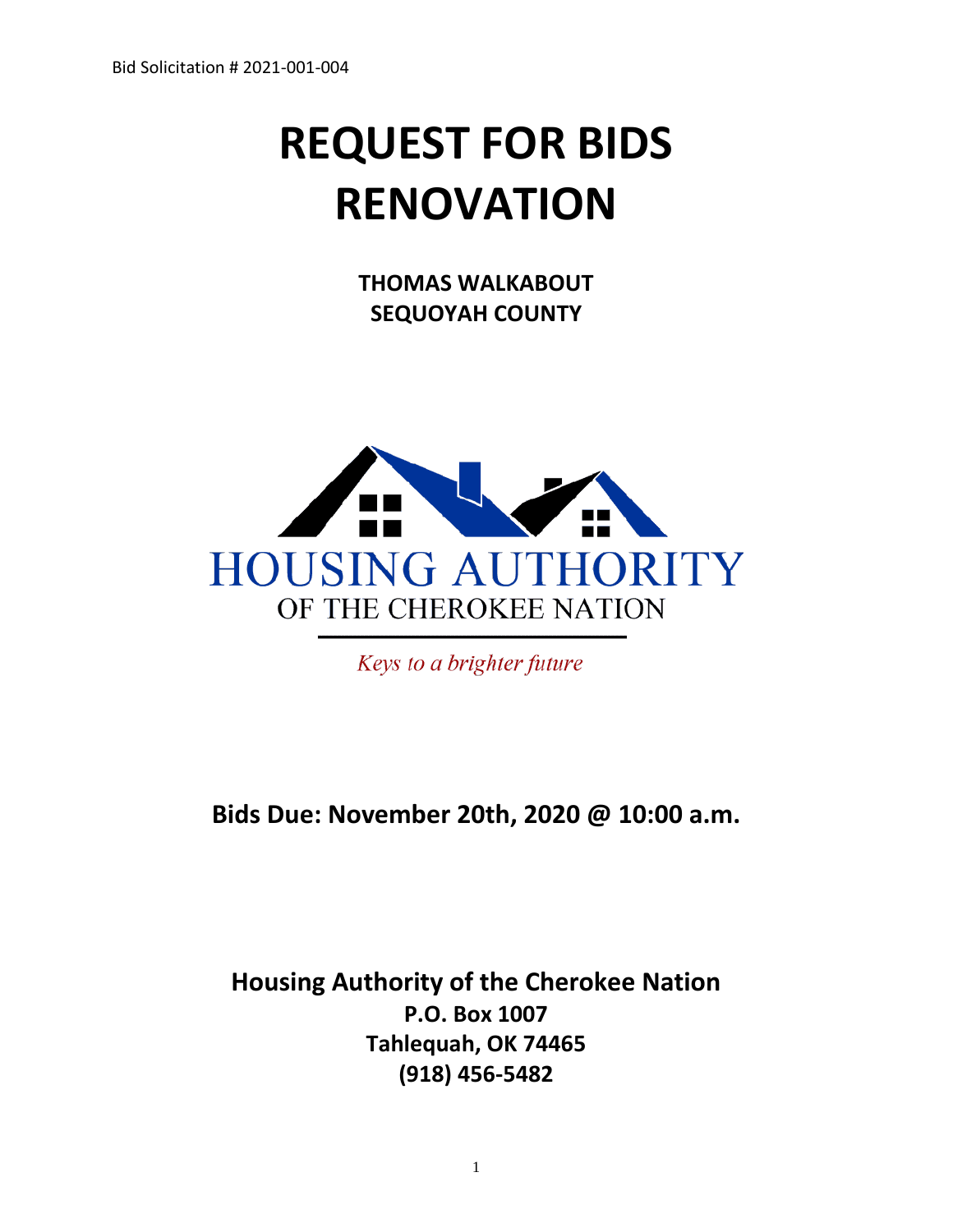## **Housing Authority of the Cherokee Nation BID REQUEST**

The Housing Authority of the Cherokee Nation is seeking bids from interested parties for the renovation of one home located Sequoyah County. Work will be completed according to the work write-up**. The entire project must be fully completed within 45 working days or \$100.00 per working day will be charged to the contractor for each day of extension over the presented construction end date.** To be considered a responsive/responsible bidder, the mandatory bid response sheet must be fully completed. Bids are due no later than November 20th, 2019 @ 10:00 a.m.

A purchase order will be issued to the responsible Contractor who provides the lowest, most responsive bid in accordance with the HACN Procurement Policy.

**MANDATORY SUBMITTAL INFORMATION:** Bids may be mailed to the Housing Authority of the Cherokee Nation, Attn: Duane White, P.O. Box 1007, Tahlequah, OK 74465. Bids may also be faxed to the attention of Duane White at 918-458-5637 or e-mailed to [duane.white@hacn.org](mailto:duane.white@hacn.org) and herman.augerhole@hacn.org. It is the bidder's responsibility to ensure delivery of bids by November 19th, 2020 @ 10:00 a.m. Bids received after the deadline will not be considered.

**Bid Acceptance:** Bids will be accepted from Indian and Non-Indian bidders. HACN reserves the right to determine if a bid meets stated requirements, and to award a purchase order for the bid that is in the best interest of the HACN, including but not limited to the total cost and capability of the bidder. Bidders are responsible for any and all costs associated with the preparation and submission of bids. To be considered, bids must be received by the deadline; any late bids will be returned unopened. No bidder may withdraw their bid within 30 days after the due date. HACN reserves the right to reject any and all bids.

Bidders can direct questions to **Matt Cochran 918-521-2221.**

**Tribal and Indian Preference:** Indian preference will be given only to bidders who provide proof of current certification from the Cherokee Nation Tribal Employments Office (TERO) located in Tahlequah, OK. Proof of TERO certification must be included with the bid or provided within three (3) days. TERO requirements apply, including the fee of  $\frac{1}{2}$  of 1% of contract award. The successful bidder must complete the TERO Labor Agreement and pay all applicable fees, including \$25 per day per non-Indian employee working on this project. Please refer to Legislative Act 01-14 or contact the TERO office at (918) 453-5334 with any questions.

This contract is subject to Section 7(b) of the Indian Self-Determination and Education Assistance Act, which requires in part that to the greatest extent feasible, preference in the award of contracts and subcontracts shall be given to Indian Organizations and Indian Owned Economic Enterprises.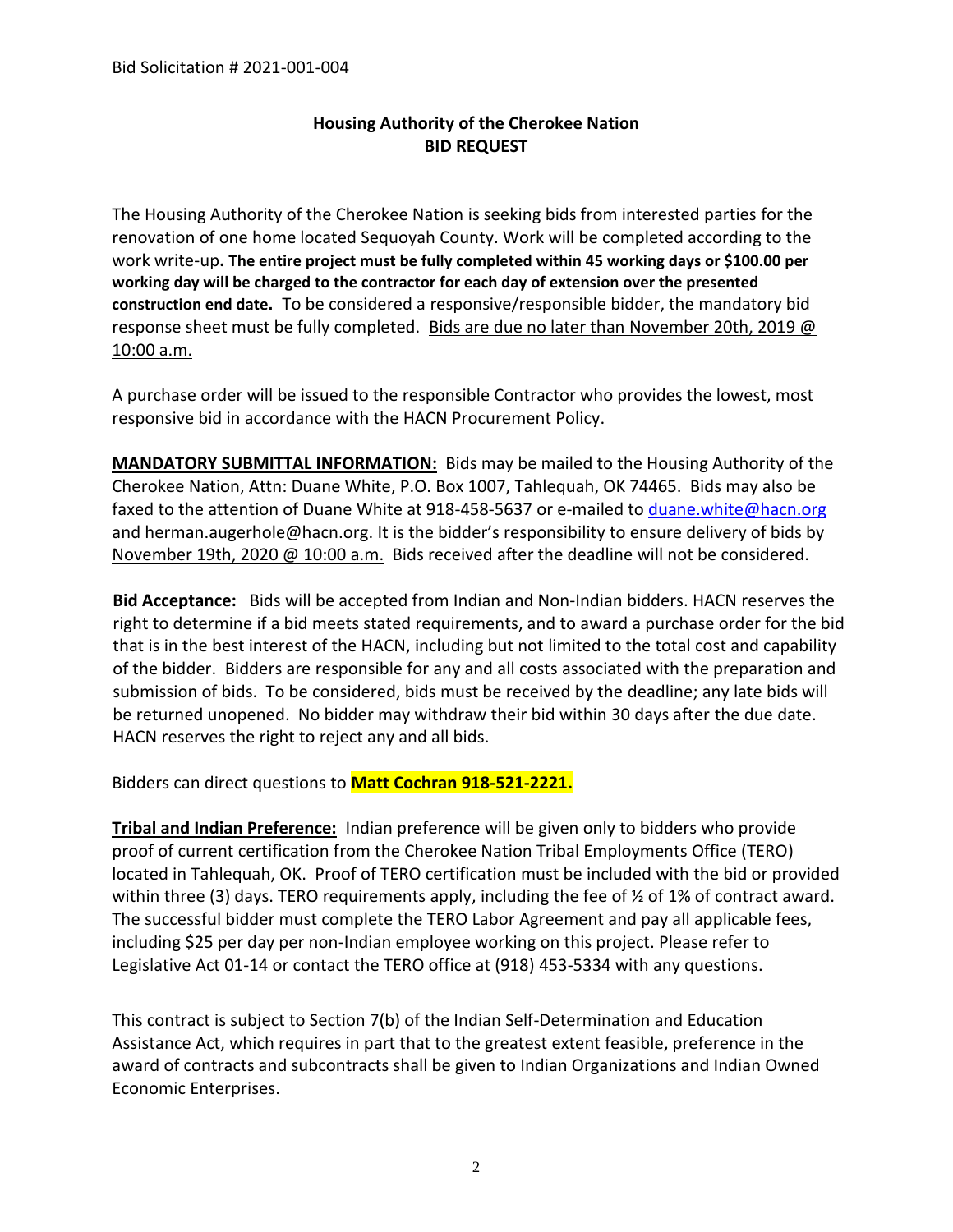Wage Rate **#OK20200079** applies to this project. Any state or Tribal law requiring the payment of wage rates that exceed the corresponding Federal rate is inapplicable and shall not be enforced.

#### **General Conditions:**

The Contractor/Subcontractor agrees to the U.S. Department of Housing and Urban Development, Office of Public and Indian Housing, Instructions to Bidders for Contracts (HUD-5369), Representations, Certifications, and Other Statements of Bidders (HUD-5369-A) and General Contract Conditions for Small Construction/Development Contracts (HUD-5370-EZ). The contractor/subcontractor can review the above mentioned General Conditions for HUD at [https://hud.gov/offices/cpo/forms.](https://hud.gov/offices/cpo/forms)

Bidders can visit the job site and acquaint themselves with the exact nature of work to be performed. To schedule a site visit contact **Matt Cochran 918-521-2221.**

The Contractor shall verify all quantities, measurements or dimensions, conditions, plans, scope of work, and write up before submitting a bid. Change Orders will not be approved based on mistaken quantity count, measurements or dimensions.

**Method of Award:** After reviewing all bids received, the purchase order will be awarded to the responsible bidder whose bid is determined to be the lowest and most responsive in accordance with the HACN Procurement Policy.

THE FOLLOWING FACTORS WILL BE GIVEN CONSIDERATION:

Number of Current, Pending Projects Previous Projects Completed on Time Quality of Work on Previous Projects

**Method of Payment:** Payments will be made in two (2) phases, one at 50% completion after inspection and 100% completion after final inspection and approval by HACN Inspector.

#### **Debarment, Suspension, Proposed Debarment, and Other Responsibility Matters:**

No Contracts/Purchase Orders shall be awarded to debarred, suspended, or ineligible contractors, under Executive Order 12549 (Debarment and Suspension). Contractors may be suspended, debarred, or determined ineligible by HUD regulations (24 CFR Part 24) or by other Federal agencies (e.g., Department of Labor, for violations of Labor Regulations) when necessary to protect the Housing Authority of the Cherokee Nation in its business dealings. The HACN may suspend or debar a contractor under state, local or tribal laws as applicable.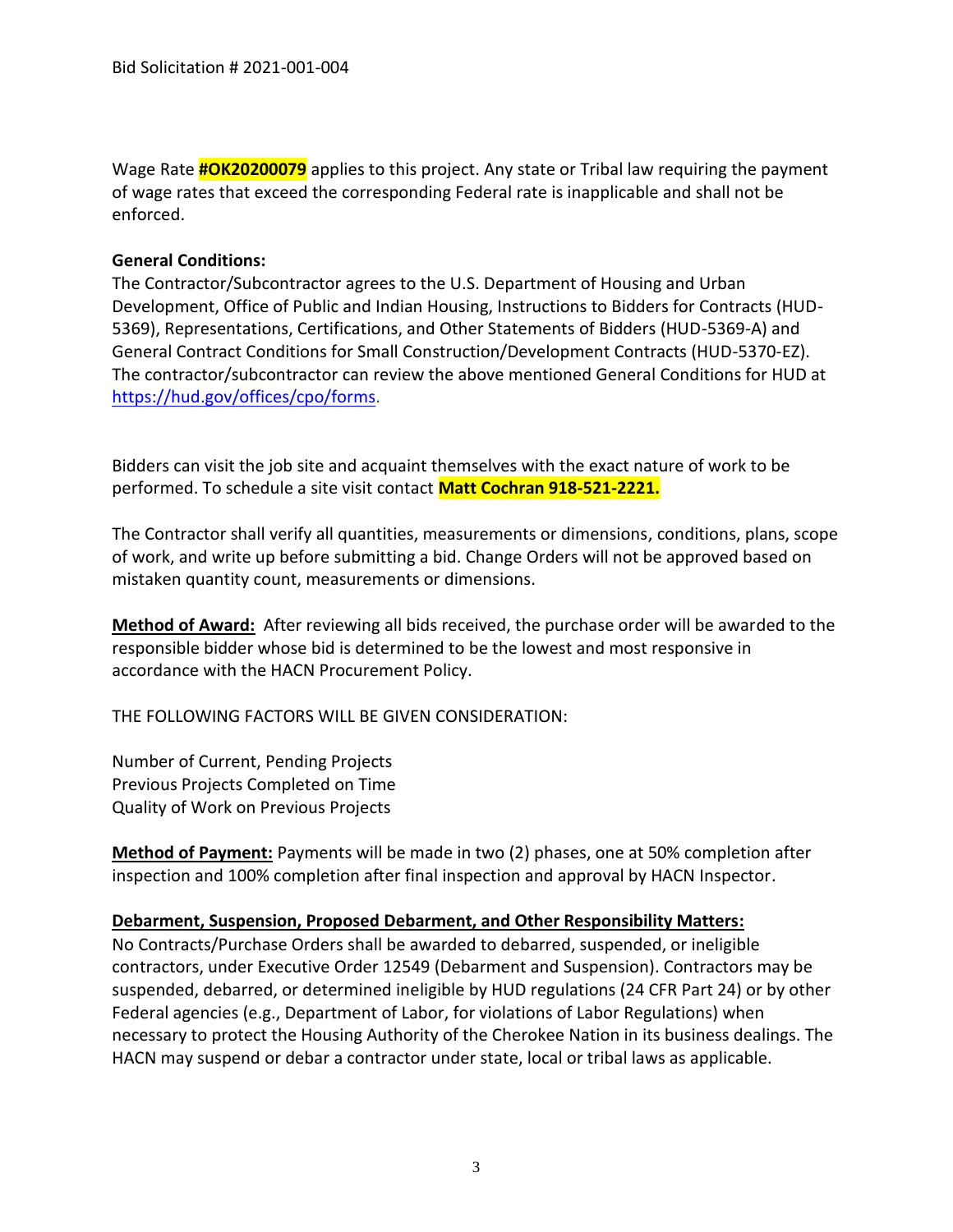The responding party certifies to the best of its knowledge and belief that the person, the firm, or any of its principals are not presently debarred, suspended, proposed for debarment, or declared ineligible for the award of contracts by any Federal agency or Indian Tribe. The bidder will also certify they have not, within a three-year period preceding this Request for Bid:

- Been convicted of or had a civil judgment rendered against them for: commission of fraud or a criminal offense in connection with obtaining, attempting to obtain, or performing a public (Federal, State, Local or Tribal) contract or subcontract; violation of Federal or State anti-trust statutes relating to the submission of offers; or commissions of embezzlement, theft, forgery, bribery, falsifications or destruction of records, making false statements, and are not presently indicted for, or otherwise criminally or civilly charged by governmental entity with, commission of any of the offenses enumerated in this provision, or
- Had one or more contracts terminated for default by a Federal, State, Local or Tribal agency.

The responding party shall provide immediate written notice to the HACN if, at any time prior to contract award, the person learns its certification was erroneous when submitted or has become erroneous by reason of changed circumstances.

**Insurance Requirements (For Successful Bidder Only)**: Before performing contractual services on the behalf of or for the HACN, compliance with the following insurance requirements must be verified. Provide an original Certificate of Insurance naming the **Housing Authority of the Cherokee Nation of Oklahoma** as a certificate holder.

The certificate should contain the following information:

- 1) Type of insurance
- 2) Policy number
- 3) Effective date
- 4) Expiration date
- 5) Limits of Liability (this amount is usually stated in thousands)
- 6) Ten-day cancellation clause

\*\*Required Coverage:

- 1) Worker's Compensation and Employer's Liability: Limits of Liability: Bodily Injury by Accident: \$100,000 each accident Bodily Injury by Disease: \$500,000 policy limit Bodily Injury by Disease: \$100,000 each employee Oklahoma Statute requires Worker's Compensation coverage for anyone with one (1) or more employees.
- 2) General Liability: Coverage: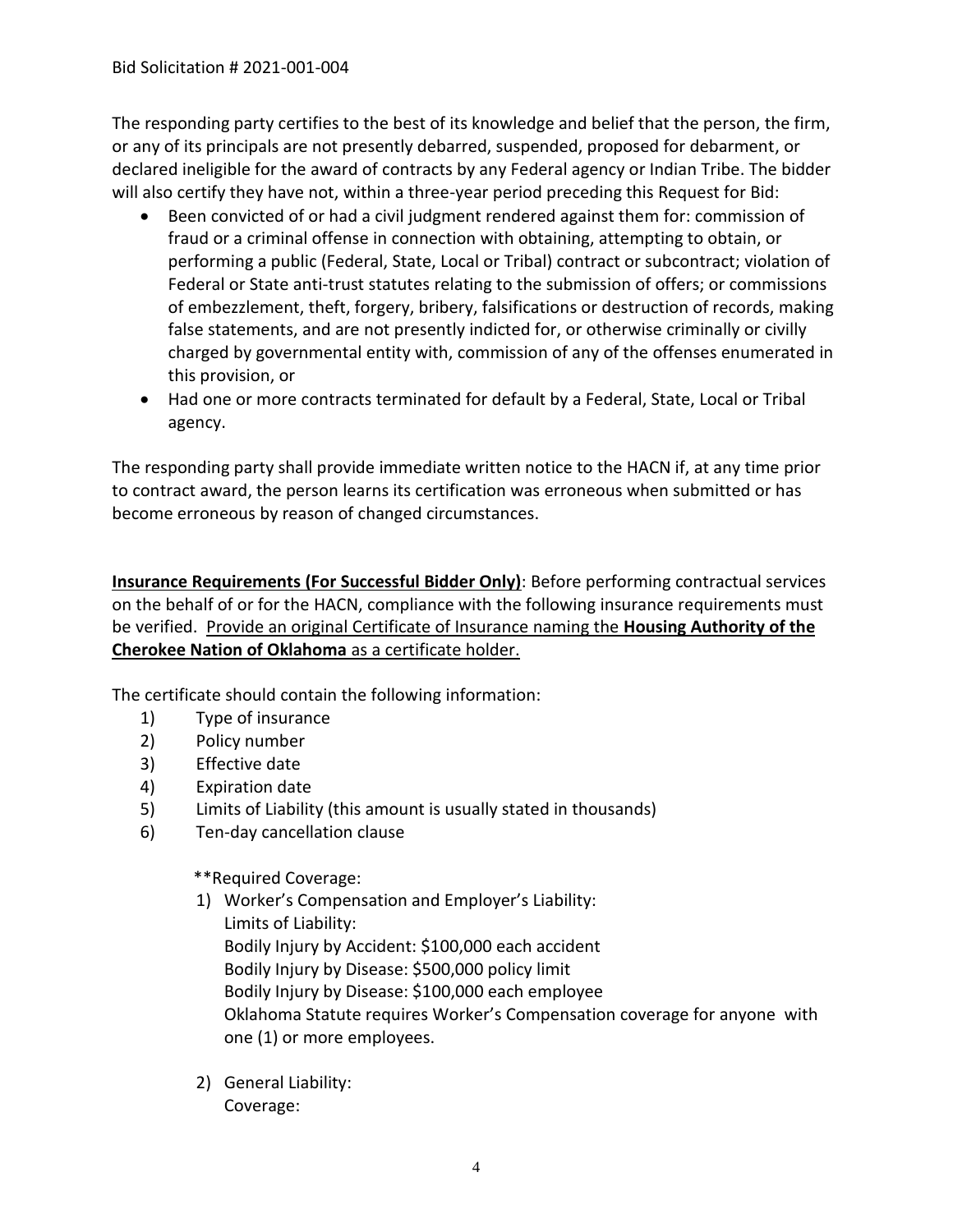Comprehensive (including products/completed operations) Limits of Liability: Bodily Injury and Property Damage Combined: \$100,000.00 (each occurrence)

3) Automobile Coverage: Vehicles Covered: All Autos Bodily Injury and Property Damage Combined: \$100,000 Hired Autos Non-owned Autos Limits of Liability:

Note: the Contractor shall either: (1) during the life of his subcontract, require each of his subcontractors to procure and to maintain Subcontractor's Public Liability and Property Damage Coverage or the same types of coverage in the same amounts as specified above, or (2) insure the activities of this subcontractors in his own policy.

#### **Subcontracts:**

The successful bidder is specifically advised that any person, firm, or other party to whom it is proposed to award a subcontract under this contract must be approved by the HACN, and the TERO office must be consulted prior to any subcontractor being on site to ensure all appropriate forms, paperwork and approvals are in place. The successful bidder will be required to compete the Request for Acceptance of Subcontractor at the time of the contract signing if a subcontractor is to be utilized. All sums due to any suppliers or subcontractors must be paid and Lien Waivers submitted to HACN prior to any draw being released to Contractor.

## AWARDED CONTRACTOR MUST SUBMIT TO THE HOUSING AUTHORITY OF THE CHEROKEE NATION ALL REQUIRED DOCUMENTATION WITHIN THREE (3) DAYS OF NOTIFICATION OF AWARD:

Insurance Certificates Core Crew List Special Trade Licenses (as applicable)

## \*\*FAILURE TO SUBMIT ALL PAPERWORK BY DEADLINE WILL RESULT IN AWARD BEING REVOKED\*\*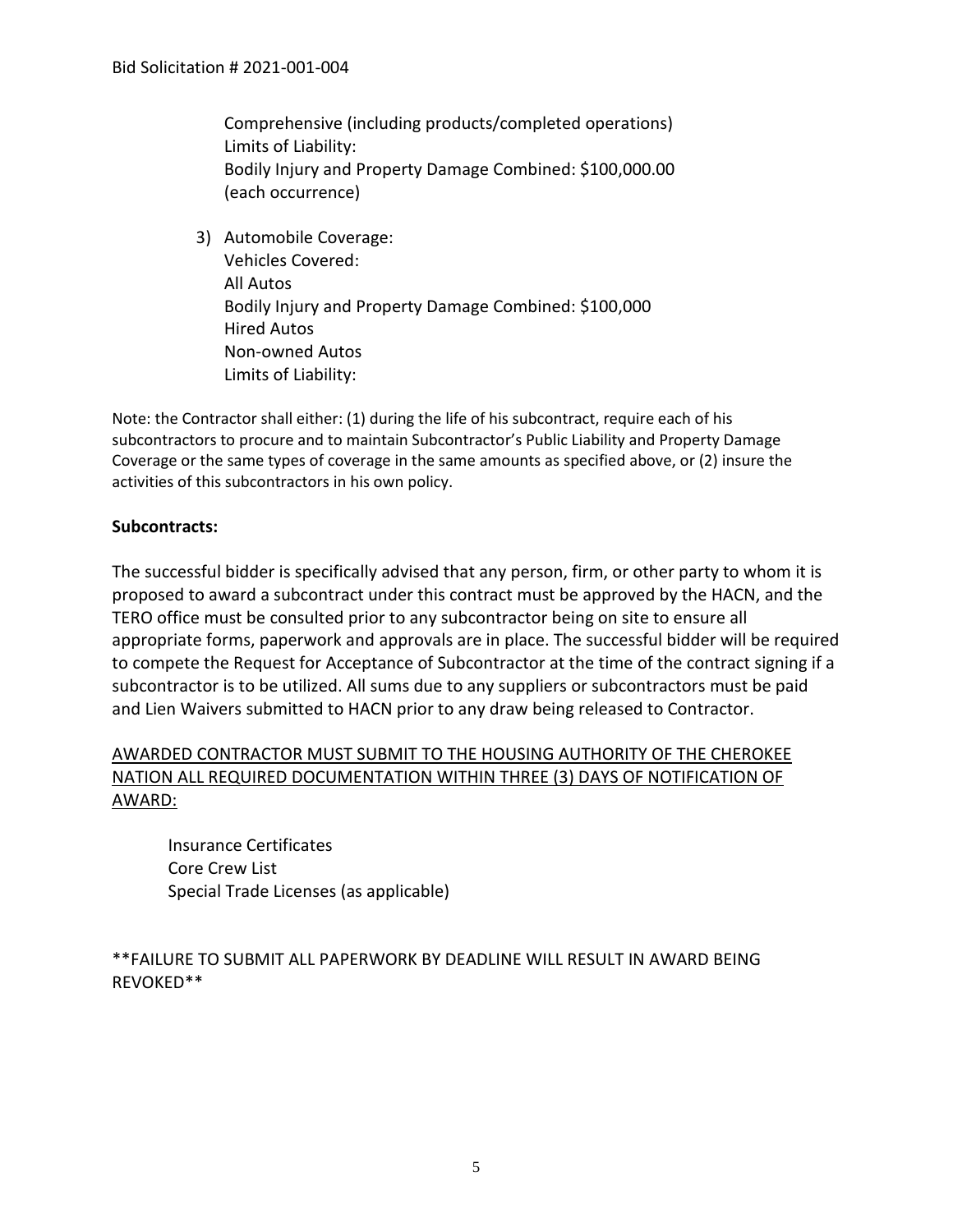#### **Drug Free and Tobacco Free Workplace:**

- a) Any contractor performing work for the HACN agrees to publish a statement notifying all employees, subcontractors and other workers that the unlawful manufacture, distribution, dispensing, possession or use of a controlled substance is prohibited in the Contractor's workplace and specifying the actions that will be taken against violators of such prohibition.
- b) The HACN will consider lack of enforcement or lax enforcement of the statement by the Contractor a default of the contract.
- c) The Contractor further agrees to provide all persons engaged in performance of the contract with a copy of the statement.
- d) A copy of the Contractor's Drug Free Workplace Statement shall be included with any bid submitted or the Contractor will be deemed to accept and agree to use the statement provided by the HACN.
- e) The Contractor understands and recognizes that all HACN buildings, whether leased or owned, and the grounds surrounding those facilities are considered by the HACN to be a tobacco free workplace. The Contractor will ensure all employees, subcontractors, and other workers abide by this policy.

#### **Please mark one and sign:**

I have my own (Contractor's) Drug/Tobacco Free Policy/Statement (Attach your policy/statement and sign and date bottom)

I agree to the HACN's Drug/Tobacco Free Policy/Statement:

**Signature Date**